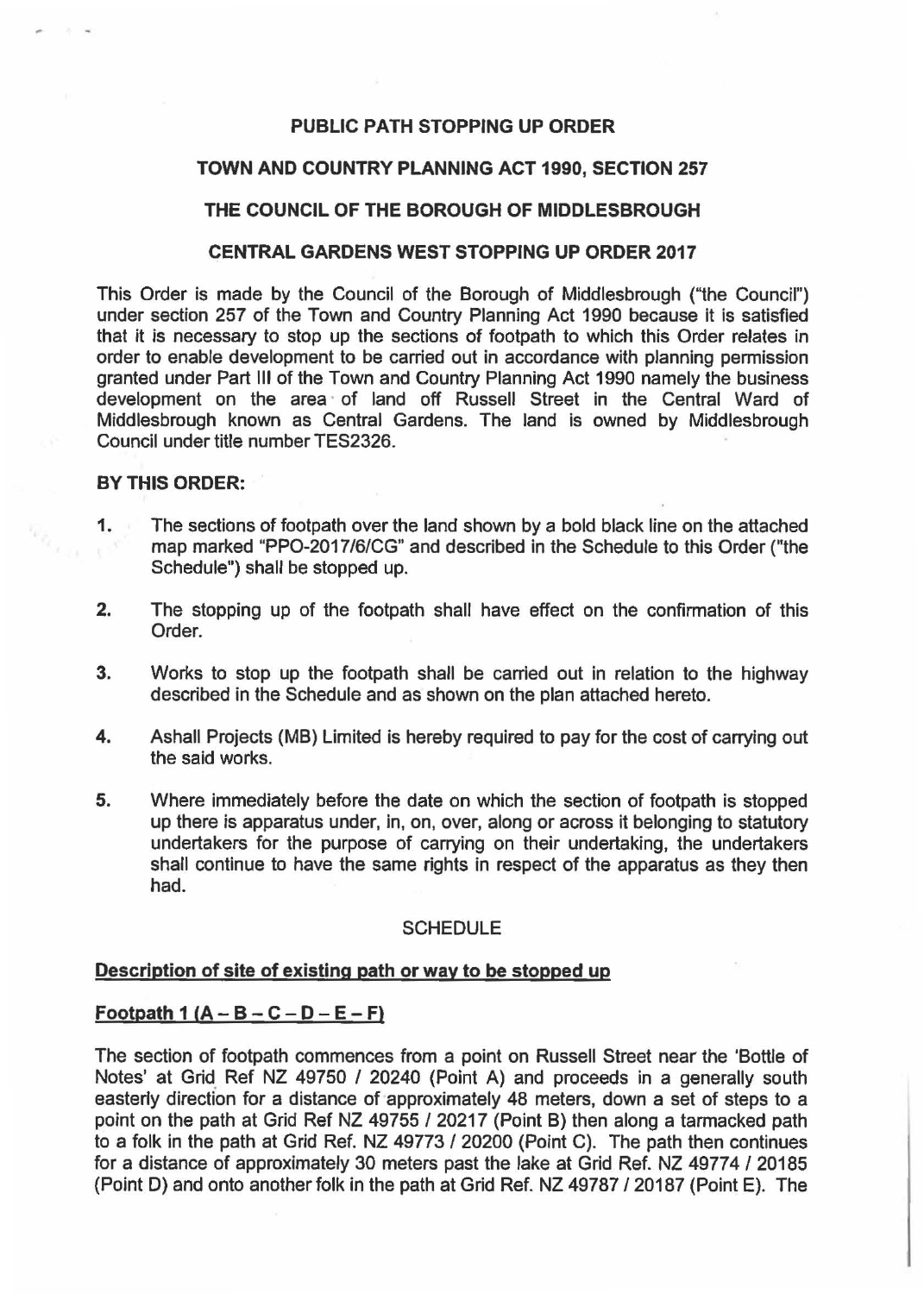path then continues in a generally south easterly direction for a distance of approximately 38 meters to its junction with a footpath at Grid Ref. NZ 49815 / 20162 (Point F). A total distance of approximately 116 metres.

#### Footpath  $2 (C - G - E)$

The section of footpath commences from its junction with a path at Grid Ref NZ 49773 / 20200 (Point C) and proceeds for a distance of approximately 29 meters in a generally easterly direction to a point on the path at Grid Ref. NZ 49784 / 20202 (Point G) and then in a generally southerly direction to its junction with a path at Grid Ref. NZ 49787 / 20187 (Point E). A total distance of approximately 29 metres.

**THE COMMON SEAL of THE COUNCIL OF THE BOROUGH OF** ) **MIDDLESBROUGH was hereunto** affixed on the  $q$  day of  $\sqrt{M^2}$ 2017 in the presence of:  $\zeta$ mas Ellix Authorised Officer  $\leq$